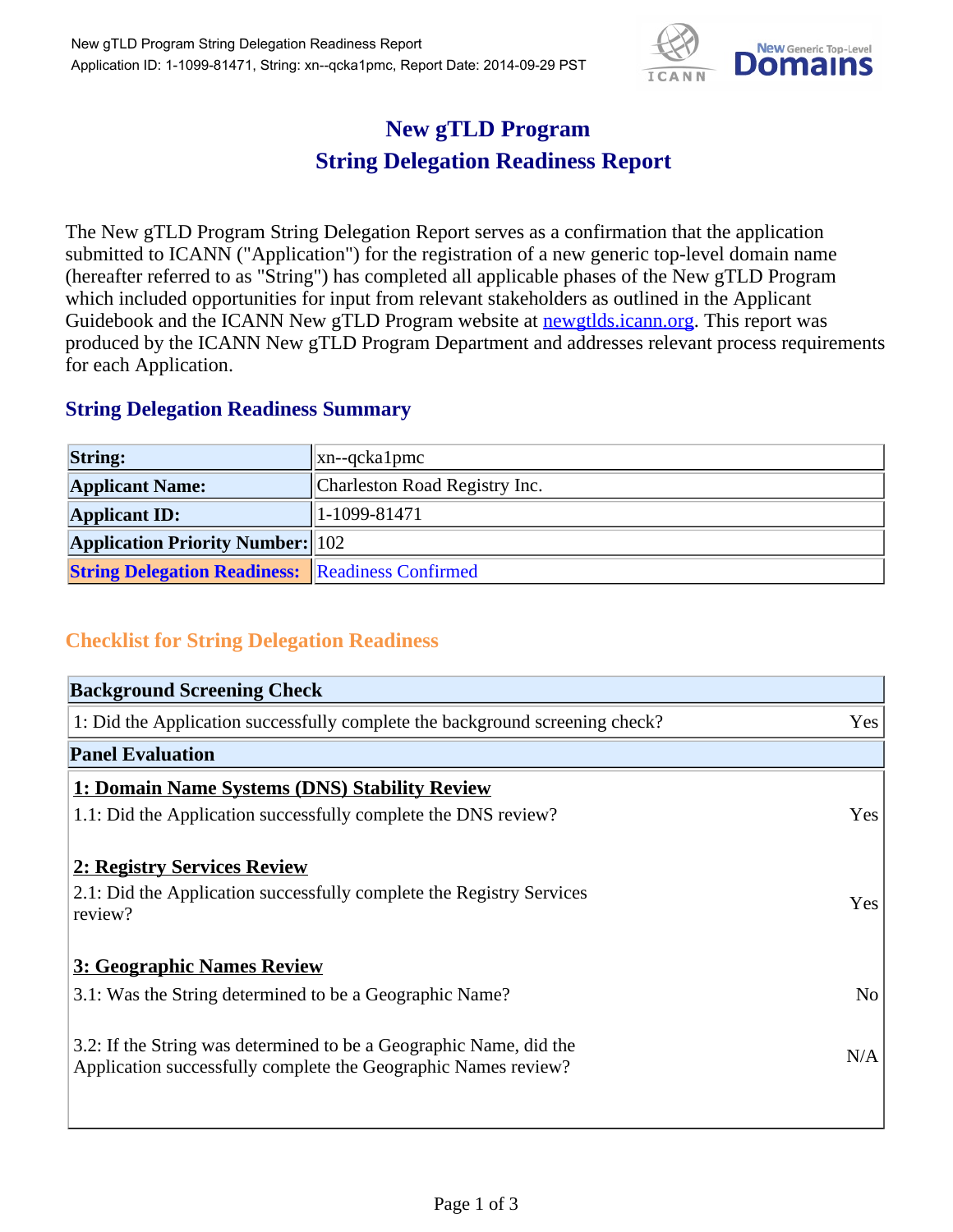

| <b>4: Financial Review</b><br>4.1: Did the Application successfully complete the Financial Capability<br>review?                                                                                                                                                                                                                                             | Yes |
|--------------------------------------------------------------------------------------------------------------------------------------------------------------------------------------------------------------------------------------------------------------------------------------------------------------------------------------------------------------|-----|
| <b>5: Technical Review</b><br>5.1: Did the Application successfully complete the Technical and<br><b>Operation Capability review?</b>                                                                                                                                                                                                                        | Yes |
| <u><b>6: String Similarity Review</b></u><br>6.1: Was the Application determined to not be confusingly similar to other<br>applied for strings, including through String Confusion Objections?                                                                                                                                                               | Yes |
| 6.2: If the Application was determined to be confusingly similar to other<br>applied for strings, including through String Confusion Objections, did the<br>Application prevail in the string contention resolution process (CPE,<br>Auction, and/or Self-Resolution of String Contention via<br>withdrawal/termination of all other members in contention)? | N/A |

| <b>Public Comment Period</b>                                                                                                                                                                   |           |
|------------------------------------------------------------------------------------------------------------------------------------------------------------------------------------------------|-----------|
| 1: Was the public provided an opportunity to submit comments on the Application?                                                                                                               | Yes       |
| 2: Were comments for the Application considered by evaluation panels?                                                                                                                          | Yes       |
| <b>Objection Process</b>                                                                                                                                                                       |           |
| 1: Were objections filed against the Application?                                                                                                                                              | <b>No</b> |
| 2: If objections were filed against the Application, did Applicant prevail in the dispute<br>resolution proceedings for all Legal Rights, Limited Public Interest and Community<br>Objections? | N/A       |
| <b>Governmental Advisory Committee (GAC) Advice</b>                                                                                                                                            |           |
| 1: Did the GAC have an opportunity to provide advice for the Application?                                                                                                                      | Yes       |
| 2: Did the GAC provide consensus GAC advice that the String should not be approved by<br>the ICANN Board?                                                                                      | <b>No</b> |
| 3: If the GAC provided consensus GAC advice to the ICANN Board, did the ICANN Board<br>(or New gTLD Program Committee) accept the GAC advice?                                                  | N/A       |
| <b>Accountability Mechanisms</b>                                                                                                                                                               |           |
| 1: Was the Application the subject of a complaint or review through one of ICANN's<br>accountability mechanisms (Reconsideration or Independent Review)?                                       | <b>No</b> |
| 1.1: If yes, did the BGC, ICANN Board or New gTLD Program Committee determine that<br>the Application should not proceed to contracting?                                                       | N/A       |